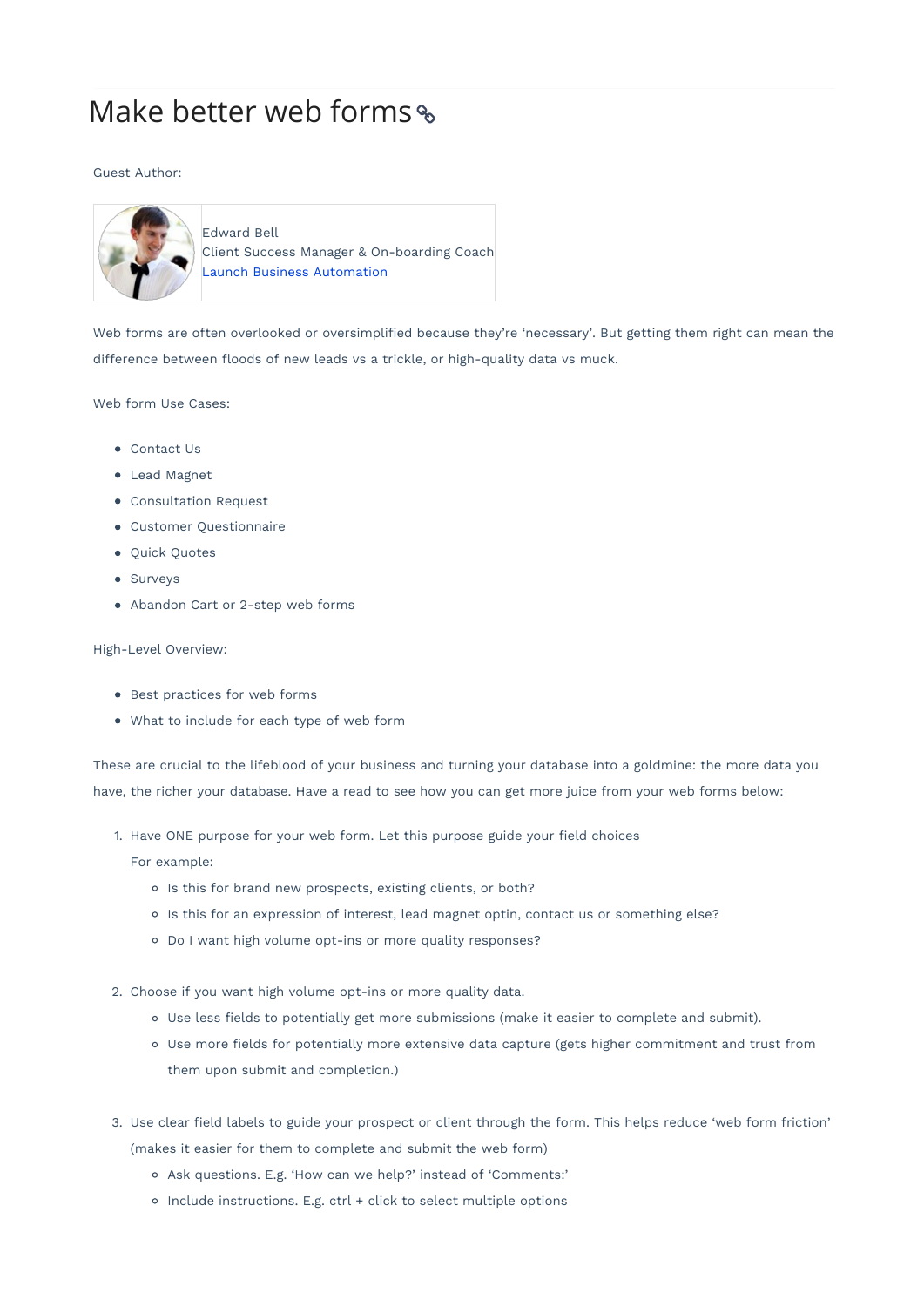- Give examples. E.g. Date fields could be followed by 'e.g. 11/9/1987'
- o Ask yourself: if I'd never seen this before... would I know exactly what to put in this field? If 'no', take it one level clearer.
- 4. Divide your form into clear sections with headings

For Example:

- Your Contact Details
- Your Project Details
- o Key Company Info
- o Past Experience
- Your Contact Preferences
- Where Would You Like Us To Send It?
- 5. Auto-populate wherever possible. This is a great way to get an 'easy opt-in' because it fills out the web form with all the details they have already given you, which means they can simply click to submit straight away.
	- 1. Double click to edit your web form
	- 2. Once in, click the Settings tab
	- 3. Make sure the box is ticked to say Auto-populate this form with <sup>a</sup> Contact's information when visited from an Infusionsoft-delivered email
- 6. Important Note! This will only work as long as the data already exists inside Infusionsoft. E.g. they have already given you their email address, first name, etc. AND if they arrive at the web form from an Infusionsoft-delivered email (not by clicking around on your website.)
- 7. Create a personal "I remember you" touch by hiding the email field when your prospect is clicking through from an Infusionsoft-delivered email. This means when they click through from the email, you don't need to waste any of their time confirming or gathering contact details again. This allows you to get creative, ask juicier questions and gather priceless data.
	- 1. Click on the Field Snippets tab.
	- 2. Drag in a Hidden Field to the top of your web form
	- 3. In the popup that appears, select Email from the dropdown
	- 4. Leave the text field underneath blank (this will allow the field to automatically grab your prospect's email address
- 8. Important! This will not work for cold traffic to your web form they must click through from an Infusionsoft- delivered email e.g. broadcast or automated email. You must ensure that the autopopulate box is ticked in the 'settings' tab in your web form for this to work. See Step 5 for instructions.)
- 9. Use radio buttons to segment your list so you can send relevant follow up emails to them